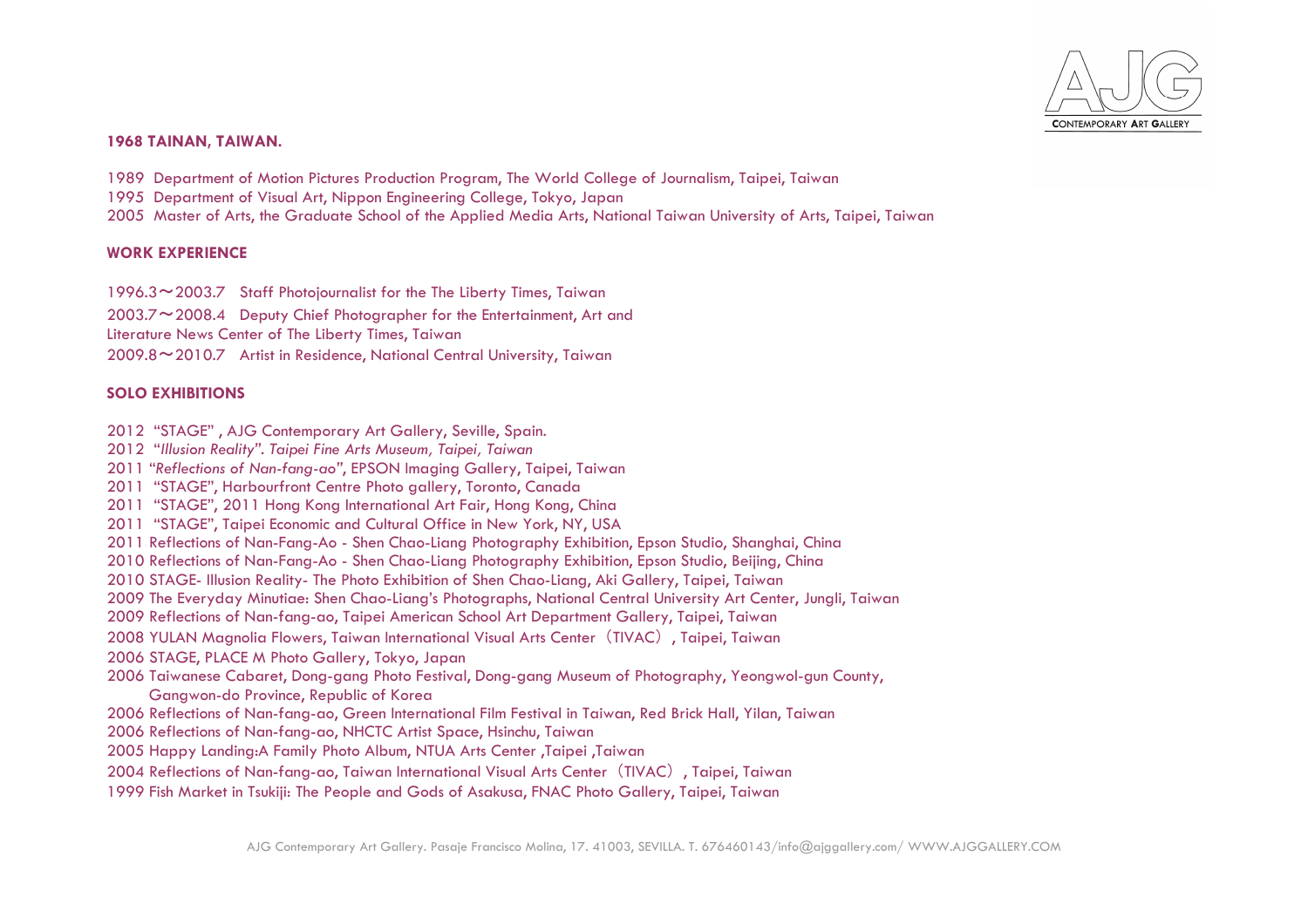

#### **GROUP EXHIBITIONS**

- 2012 Singapore International Photography Festival 2012, Singapore
- 2012 "STAGE", FOTOSEPTIEMBRE USA, International Photography Festival, San Antonio, U.S.A
- 2012 voies-off : Arles 2012, Arles, France
- 2012 ArtShow Busan 2012, BEXCO, Busan, Korea
- 2012 PhotoEspaña 2012, Madrid, Spain
- 2012 Y.E.S. Taiwan IV Young Emerging Stars Taiwan IV,AKI Gallery, Taipei, Taiwan
- 2011 Asian Fictions, de Lima, Peru
- 2011 "STAGE"&"Taiwanese Cabaret", 2011 PHOTOQUAI, Paris, France
- 2011 "Flourishing and Flowing", A Contemporary Art Exhibition across the Strait 2011, National Art Museum of China, Beijing, China & National Taiwan Museum of Fine Arts, Taichung, Taiwan
- 2011 "Gazing The Coastlines", LUOCA Gallery for Contemporary Art, Xiamen, China
- 2011 Art Stage Singapore, Mariner By Snds, Singapore
- 2010 *"STAGE"* 2010 Taipei Arts Award, Taipei Fine Arts Museum, Taipei, Taiwan
- 2010 *"STAGE"* , Shin Kong Mitsukoshi, Tainan, Taiwan
- 2010 *"STAGE"* , 2010 Taiwan Biennial, National Taiwan Museum of Fine Arts, Taichung, Taiwan
- 2010 YES TAIWAN, 2010 Taiwan Biennial, Ntional Taiwan museum of Fine Arts, Taichung, Taiwan
- 2010 Sh Contemporary 10, Shanghai, China
- 2010 "STAGE" 2010 Dali International Photo Festival, Yunnan, China
- 2010 "Youthful Stories": Artist-in-Residence Photography Workshop Exhibition,National Central University Art Center, Jungli, Taiwan
- 2010 "Rear Window",MOCA Taipei, Taipei, Taiwan.
- 2010 "*STAGE*" AKI Gallery, Taipei, Taiwan
- 2010 "*STAGE*", 2010 Art Taipei, Taipei, Taiwan
- 2010 "*STAGE*" Yoshiaki Inoue Gallery, Osaka, Japan
- 2010 "*STAGE*" Nikon Salon Photo Gallery, Tokyo, Japan
- 2009 Photo Taipei 2009, The Westin Taipei, Taipei, Taiwan
- 2009 Exhibition of Taipei-Pingyao Exchanges of Photography Culture, Taipei, Taiwan
- 2009 "STAGE" 2009 GETXOPHOTO International Photo Festival, Bilbao, Spain
- 2008 "STAGE" 2008 Deagu Photo Biennale, Deagu, Korea
- 2006 "The Era of Image Deciphering" the Asia Pacific Forum on Photography in Taiwan, the Society for the Photographic Education of Chinese, Taiwan International Visual Arts Center (TIVAC), Taipei, Taiwan
- 2006 "Fish Market in Tsukiji" and "Reflections of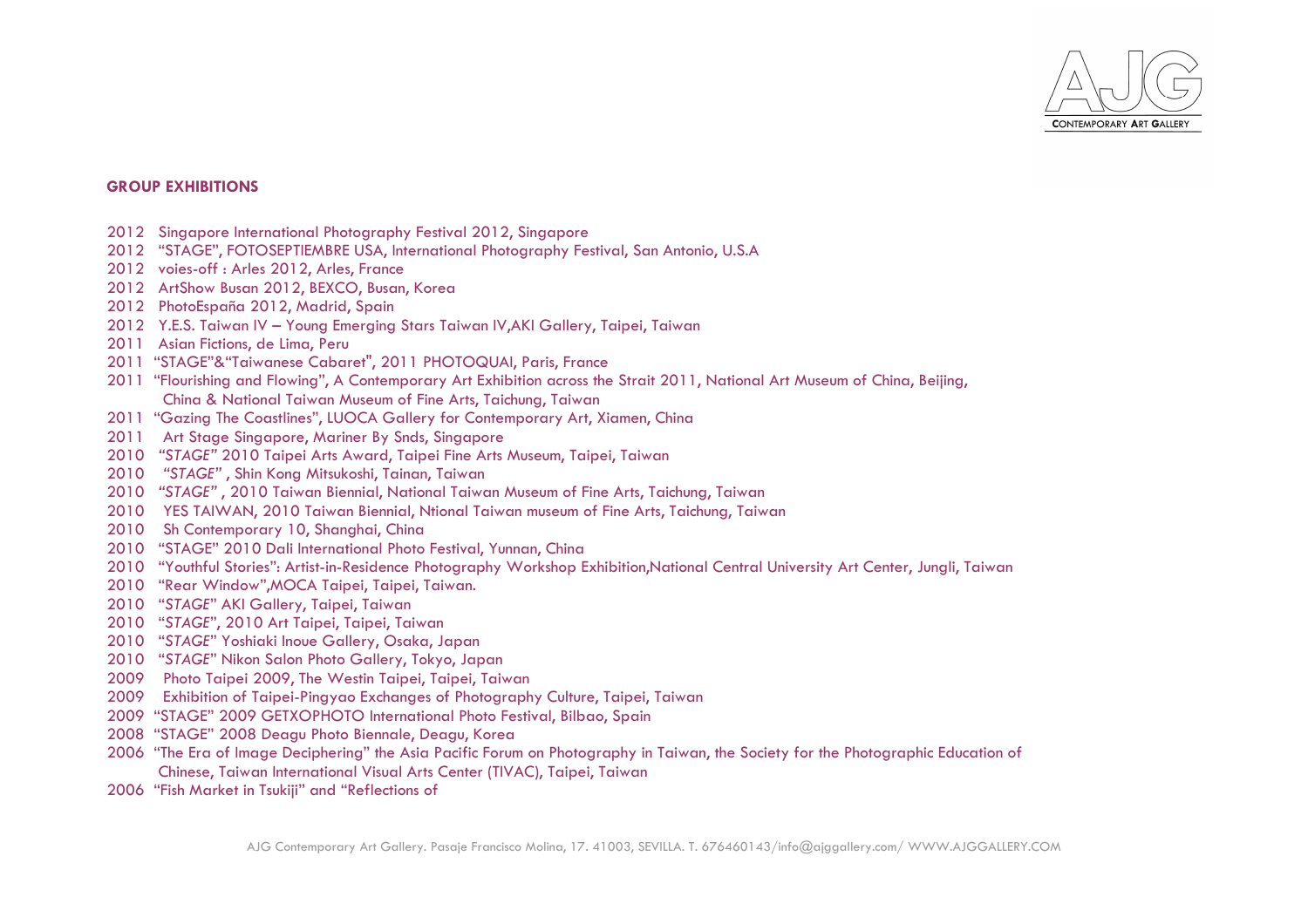

Nan-fang-Ao"Collective Exhibition of Past Golden Tripod Award Winners for Best Photography, (magazine category), the Executive Yuan, Taiwan, World Trade Center, Taipei, Taiwan

- 2005 "Photographic Project: Images of Dimension", Chiayi Art Festival on the Tropic of Cancer, Chiayi, Taiwan
- 2005 "Reflections of Nan-fang-ao", Nikon Salon Photo Gallery, Tokyo, Japan
- 2004 "Reflections of Nan-fang-ao", Sagamihara City Gallery, Sagamihara, Japan
- 2004 "Reflections of Nan-fang-ao", Works of eight Taiwanese photographers, Pingyao International Photography Festival, Shanxi, China
- 2002 "Asian Super Real Life", Portside Gallery, Yokohama, Japan
- 2002 "Living in a City" 2002 Asia Photo Biennale, Seoul, Korea
- 2001 "921 Earthquake Records of Chungliao" the International Conference on Art Therapy Education, National Taipei Teachers College, Taipei, Taiwan
- 2001 "Identity and Identification" 921 Earthquake Second Anniversary, Earthquake Educational Park, Wufeng, Taichung, Taiwan
- 2000 "Records of Chungliao: Rediscovering Our Homeland After the 921 Earthquake", Eslite Vision, Taipei, Taiwan
- 2000 "From Traditional Photography to Digital Images" 3rd Taipei International Fotofest, Sun Yat-sen Memorial Hall, Taipei, Taiwan

#### **AWARDS**

- 2012 International Photography Award (IPA)(PRO) (1st Place, Book of Documentary Category) & (2nd Place, Self Published Category). LA, USA
- 2012 The Golden Tripod Award, Best Photography(magazine category), the Ministry of Culture, Taiwan
- 2012 Artists Wanted: Photography Category Award Winner (Year in Review 2011), NY, USA
- 2010 "STAGE" Taipei Arts Awards, Taiwan
- 2006 Dong-gang Photography Award, Dong-gang Photo Festival, Republic of Korea
- 2004 Asia Prize, General Photography Festival, Photo City Sagamihara, Japan
- 2002 The Golden Tripod Award, Best Photography(magazine category), the Executive Yuan, Taiwan
- 2001 Bright Side of Society Award for photojournalism, Taiwan
- 2000 The Golden Tripod Award, Best Photography(magazine category), the Executive Yuan, Taiwan

## **COLLECTIONS**

- 2011 Selected images from the *YULAN* Magnolia Flowers series, Taipei Fine Arts Museum, Taipei, Taiwan
- 2009 Selected images from the Reflections of Nan-fang-ao series, National Taiwan Museum of Fine Arts, Taichung, Taiwan
- 2006 Selected images from the Taiwanese Cabaret series, Dong-gang Museum of Photography , Yeongwol-gun County, Gangwon-do Province, Republic of Korea
- 2004 Selected images from the Reflections of Nan-fang-ao series, Sagamihara City Gallery, Sagamihara, Japan
- 2001 Selected images from the 921 Earthquake -Records of Chungliao series, 921 Earthquake, Museum of Taiwan, Taichung, Taiwan.